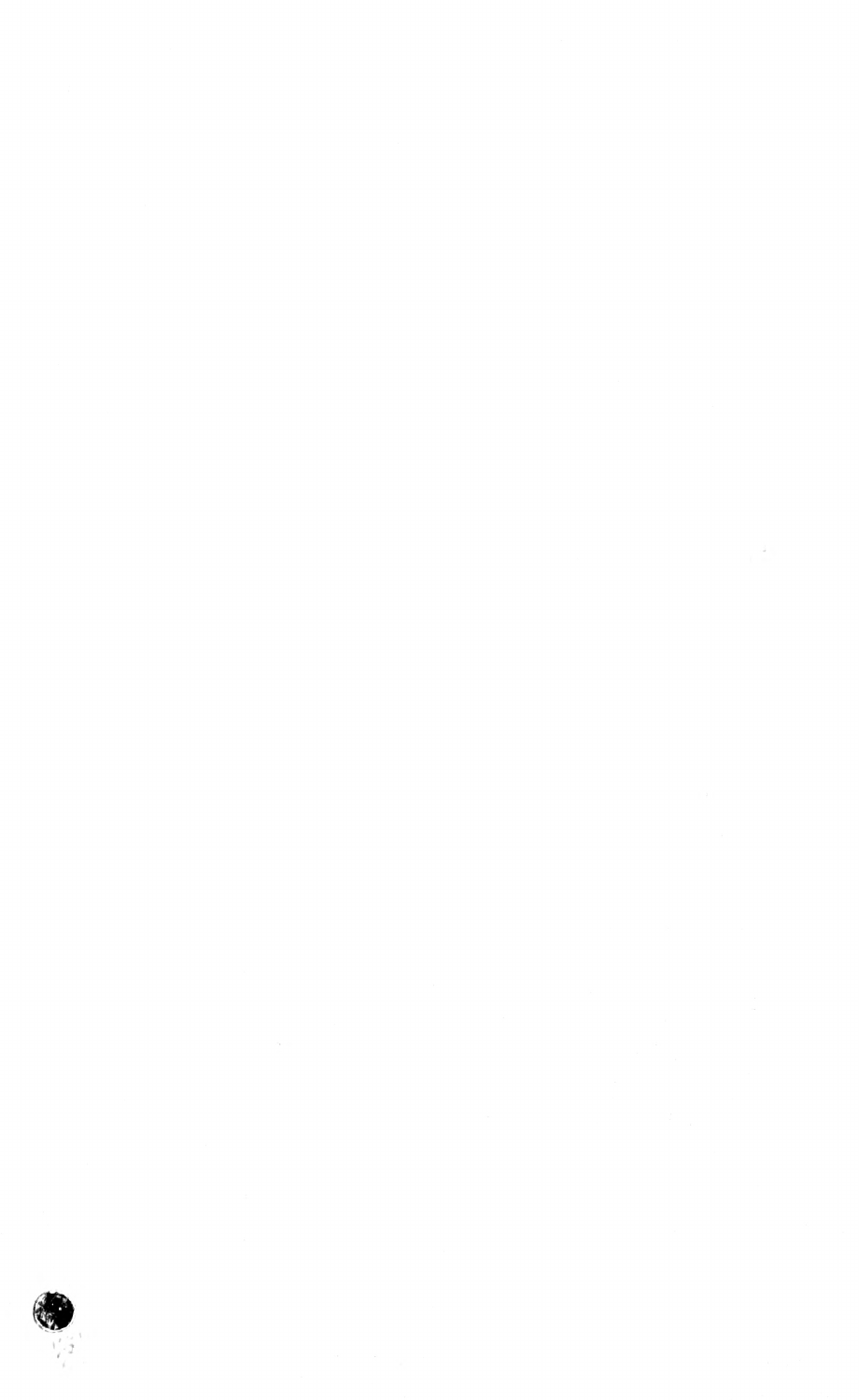| Cape & Islands<br><b>District</b>     | Richard Kendall<br>of Falmouth | All Others           | Blanks                  | Total      |            |                        |
|---------------------------------------|--------------------------------|----------------------|-------------------------|------------|------------|------------------------|
| Barnstable                            | 2250                           | i,                   | 1287                    | 3537       |            |                        |
| Bourne                                | 964                            | J.                   | 551                     | 1515       |            |                        |
| <b>Brewster</b>                       | 476                            |                      | 308                     | 784        |            |                        |
| Chatham                               | 461                            | i,                   | 221                     | 682        |            |                        |
| Chilmark                              | 108                            |                      | 84                      | 192        |            |                        |
| Dennis                                | 944                            |                      | 603                     | 1547       |            |                        |
| Eastham                               | 332                            |                      | 154                     | 486        |            |                        |
| Edgartown                             | 193                            |                      | 120                     | 313        |            |                        |
| Falmouth<br>Gay Head                  | 2770<br>20                     | J.<br>1              | 803<br>23               | 3573       |            |                        |
|                                       |                                |                      |                         | 44         |            |                        |
| Gosnold                               | 15                             |                      | 6                       | 21         |            |                        |
| Harwich                               | 773                            |                      | 384                     | 1157       |            |                        |
| Mashpee                               | 332                            |                      | 112                     | 444        |            |                        |
| Nantucket<br>Oak Bluffs               | 449<br>210                     |                      | 311<br>125              | 760<br>335 |            |                        |
|                                       |                                |                      |                         |            |            |                        |
| Orleans                               | 398                            | i.                   | 263                     | 661        |            |                        |
| Provincetown                          | 356                            |                      | 261                     | 617        |            |                        |
| Sandwich                              | 823                            |                      | 321                     | 1144       |            |                        |
| Tisbury<br>Truro                      | 336<br>131                     |                      | 156<br>92               | 492<br>223 |            |                        |
|                                       |                                |                      |                         |            |            |                        |
| Wellfleet                             | 215                            |                      | 123                     | 338        |            |                        |
| West Tisbury                          | 153                            |                      | 106                     | 259        |            |                        |
| Yarmouth                              | 1371                           |                      | 776                     | 2147       |            |                        |
| <b>TOTALS</b>                         | 14080                          | t                    | 7190                    | 21271      |            |                        |
|                                       | Thomas M. McGee                | Albert V. DrVirgilio | Richard William Doherty |            |            |                        |
| <b>First Essex</b><br><b>District</b> | of Lynn                        | of Lynn              | of Lynn                 | All Others | Blanks     | $\overline{\text{at}}$ |
| LYNN                                  | 4399                           | 1917                 | 1755                    | i.         | 650        | 8721                   |
| Lynnfield                             | 442                            | 241                  | 296                     | L          | 194        | 1173                   |
| Marblehead<br>Nahant                  | 1049<br>316                    | 342<br>137           | 616<br>131              |            | 804<br>105 | 2811<br>689            |
| Saugus                                | 281                            | 149                  | 231                     |            | 105        | 766                    |
|                                       |                                |                      |                         |            |            |                        |
| Swampscott                            | 732                            | 347                  | 341                     |            | 559        | 1979                   |
| <b>TOTALS</b>                         | 7219                           | 3133                 | 3370                    |            | 2417       | 16139                  |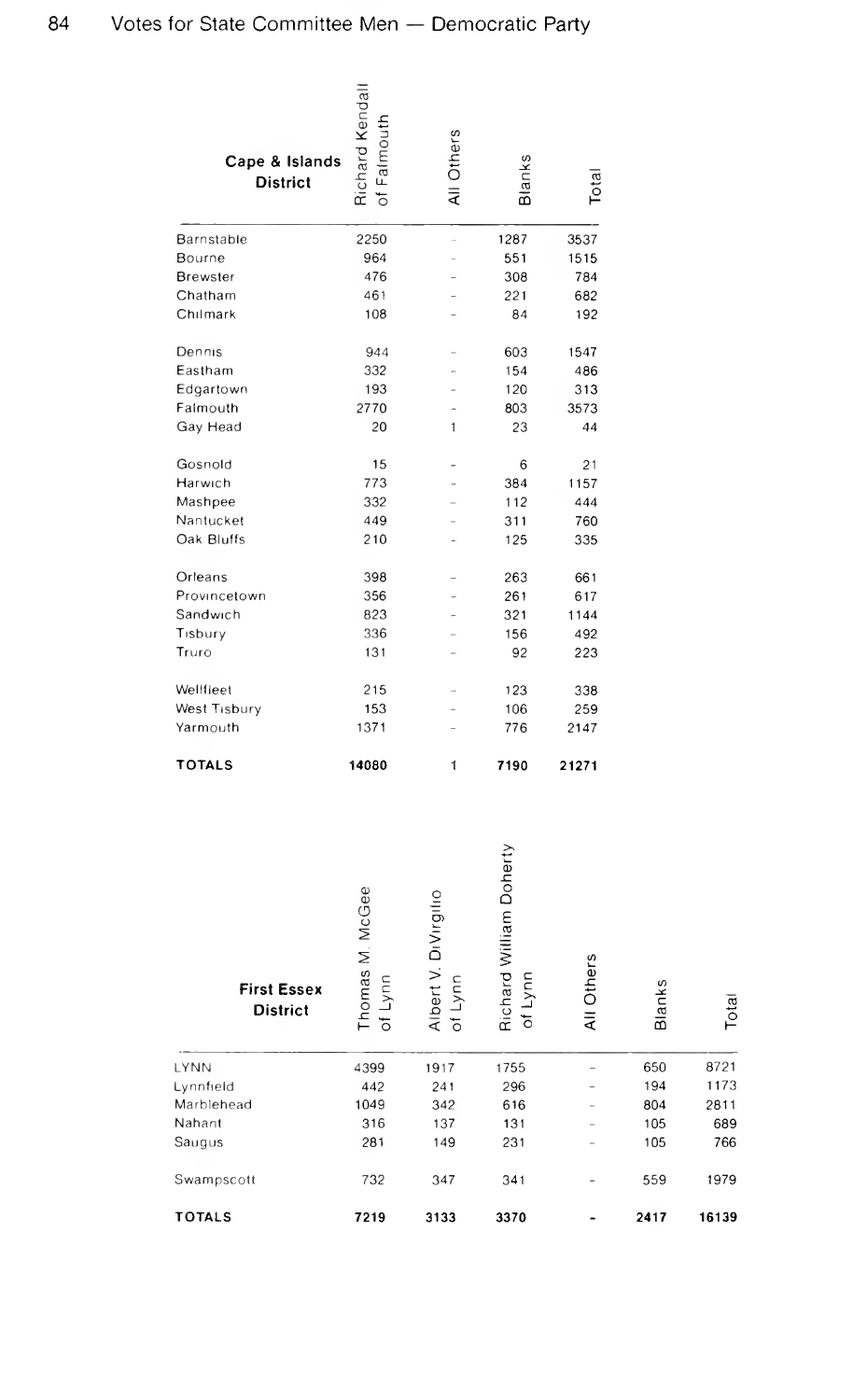| <b>Second Essex</b><br><b>District</b>                         | Steve Salvo<br>Salem<br>S<br>đ         | Richard A. Bencal<br>of Salem     | Eugene R. Connors<br>of Peabody                      | All Others                        | Blanks                             | Total                        |
|----------------------------------------------------------------|----------------------------------------|-----------------------------------|------------------------------------------------------|-----------------------------------|------------------------------------|------------------------------|
| BEVERLY<br>Danvers<br>PEABODY<br>SALEM                         | 1692<br>1037<br>1079<br>2563           | 474<br>267<br>317<br>1439         | 651<br>749<br>3379<br>384                            | ÷<br>3<br>5<br>i.                 | 1036<br>564<br>870<br>687          | 3853<br>2620<br>5650<br>5073 |
| <b>TOTALS</b>                                                  | 6371                                   | 2497                              | 5163                                                 | 8                                 | 3157                               | 17196                        |
| <b>Third Essex</b><br><b>District</b>                          | Francis Bevilacqua<br>of Haverhill     | Edmond W. Daly<br>of Haverhill    | All Others                                           | Blanks                            | Total                              |                              |
| Amesbury<br>Groveland<br>HAVERHILL<br>Merrimac<br>Methuen      | 433<br>259<br>2149<br>197<br>2261      | 316<br>189<br>2257<br>143<br>1456 | 1<br>$\overline{c}$<br>L,<br>1                       | 583<br>63<br>472<br>75<br>844     | 1333<br>511<br>4880<br>415<br>4562 |                              |
| NEWBURYPORT<br>North Andover<br>Salisbury<br>West Newbury      | 693<br>1306<br>269<br>117              | 580<br>900<br>185<br>114          |                                                      | 642<br>563<br>115<br>87           | 1915<br>2769<br>569<br>318         |                              |
| <b>TOTALS</b>                                                  | 7684                                   | 6140                              | 4                                                    | 3444                              | 17272                              |                              |
| <b>First Essex</b><br>& Middlesex<br><b>District</b>           | Stephen J. O'Leary<br>of North Reading | All Others                        | Blanks                                               | Total                             |                                    |                              |
| Andover<br>Boxford<br>Essex<br>Georgetown<br><b>GLOUCESTER</b> | 627<br>239<br>186<br>377<br>1325       |                                   | 377<br>188<br>93<br>199<br>1084                      | 1004<br>427<br>279<br>576<br>2409 |                                    |                              |
| Hamilton<br>Ipswich<br>Manchester<br>Middleton<br>Newbury      | 422<br>842<br>320<br>264<br>337        |                                   | 249<br>409<br>$\overline{\phantom{a}}$<br>132<br>196 | 671<br>1251<br>320<br>396<br>533  |                                    |                              |
| North Reading<br>Reading<br>Rockport                           | 960<br>1295<br>532                     | $\overline{\phantom{0}}$          | 298<br>526<br>400                                    | 1258<br>1821<br>932               |                                    |                              |
| Rowley<br>Topsfield                                            | 175<br>347                             |                                   | 89<br>194                                            | 264<br>541                        |                                    |                              |
| Wenham<br>Wilmington                                           | 180<br>876                             |                                   | 125<br>1007                                          | 305<br>1883                       |                                    |                              |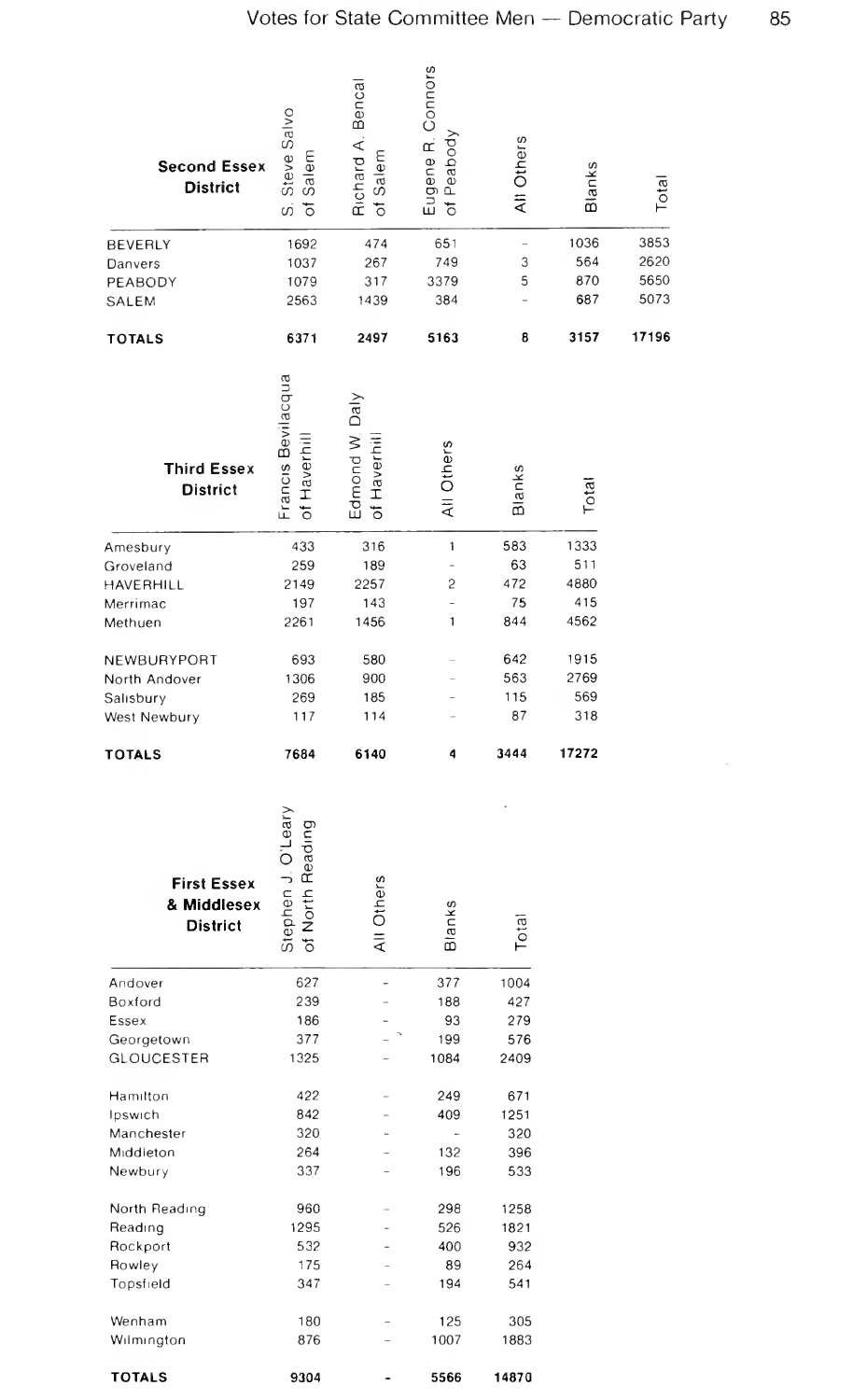| <b>Second Essex</b><br>& Middlesex<br><b>District</b>           | Martin J. Shannon, Jr<br>of Lawrence    | All Others                      | Blanks                     | Total                         |                                   |
|-----------------------------------------------------------------|-----------------------------------------|---------------------------------|----------------------------|-------------------------------|-----------------------------------|
| Andover<br>Billerica<br>LAWRENCE<br>Tewksbury                   | 1247<br>2293<br>5115<br>1635            | i,<br>1<br>1<br>1               | 637<br>1180<br>2199<br>755 | 1884<br>3474<br>7315<br>2391  |                                   |
| <b>TOTALS</b>                                                   | 10290                                   | 3                               | 4771                       | 15064                         |                                   |
| Franklin &<br>Hampshire<br><b>District</b>                      | Thomas P. Lederle<br>of Pelham          | John W Olver<br>of Amherst      | All Others                 | Blanks                        | Total                             |
| Amherst<br>Ashfield<br><b>Buckland</b><br>Charlemont<br>Colrain | 395<br>20<br>9<br>7<br>14               | 2842<br>145<br>109<br>50<br>72  | J.<br>L                    | 2001<br>34<br>19<br>15<br>8   | 5238<br>199<br>137<br>72<br>94    |
| Conway<br>Deerfield<br>Easthampton<br>Granby<br>Greenf:eld      | 13<br>36<br>230<br>32<br>93             | 140<br>325<br>804<br>214<br>935 |                            | 29<br>57<br>115<br>102<br>307 | 182<br>418<br>1149<br>348<br>1335 |
| Hadley<br>i iatfield<br>Hawley<br>Heath<br>Laverett             | 99<br>45<br>3<br>$\overline{7}$<br>24   | 369<br>259<br>16<br>51<br>246   | 56                         | 90<br>30<br>1<br>8<br>326     | 558<br>334<br>20<br>66            |
| Leyden<br>Monroe<br>Montagee<br>NORTHAMPTON<br>Pelham           | 5<br>1<br>90<br>557<br>49               | 29<br>15<br>520<br>2790<br>163  | 3                          | 5<br>i.<br>62<br>919<br>29    | 39<br>16<br>672<br>4269<br>241    |
| Rowe<br>Shelburne<br>Shutesbur r<br>South Hadley<br>Sunderland  | $\overline{4}$<br>12<br>27<br>207<br>46 | 23<br>129<br>141<br>862<br>272  |                            | 6<br>22<br>39<br>161<br>92    | 36<br>163<br>207<br>1230<br>410   |
| Whately<br>Williamsburg                                         | 9<br>28                                 | 100<br>159                      |                            | 14<br>44                      | 123<br>231                        |
| <b>TOTALS</b>                                                   | 2062                                    | 11783                           | 3                          | 4265                          | 18113                             |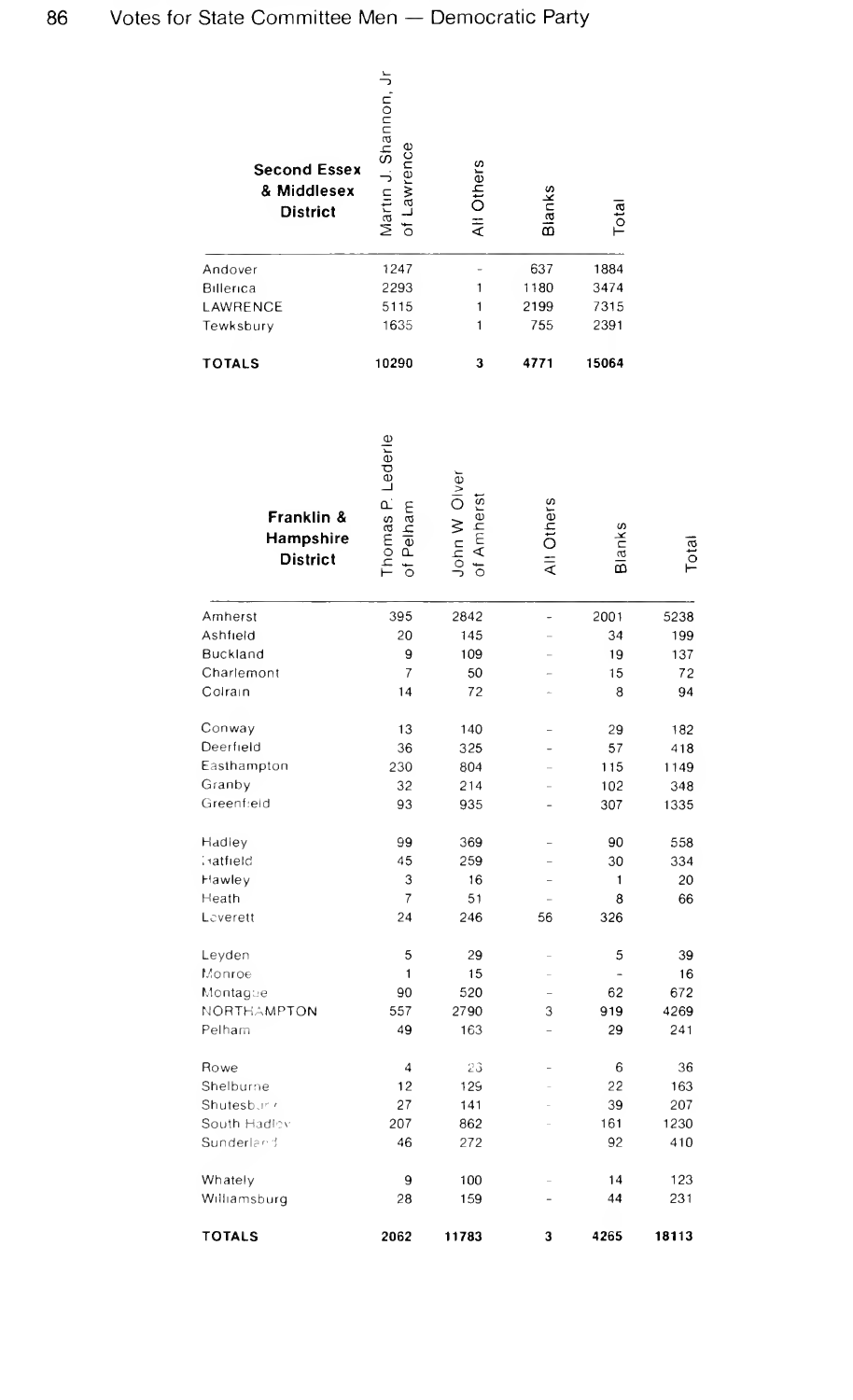| Hampden<br><b>District</b>                              | Joseph L. Roche<br>of Springfield     | Jihers     | <b>Blanks</b> | Total |
|---------------------------------------------------------|---------------------------------------|------------|---------------|-------|
| Ludiow                                                  | 1258                                  | 1          | 870           | 2129  |
| Wilbraham                                               | 359                                   |            | 368           | 727   |
| SPRINGFIELD                                             | 3153                                  |            | 4835          | 7988  |
| <b>TOTALS</b>                                           | 4770                                  | 1          | 6073          | 10844 |
| <b>First Hampden</b><br>& Hampshire<br><b>District</b>  | Francis C. Lapointe<br>Chicopee       | All Others | Blanks        | Total |
| CHICOPEE                                                | 3640                                  |            | 1227          | 4867  |
| HOLYOKE                                                 | 1124                                  |            | 2223          | 3347  |
| Southampton                                             | 179                                   |            | 142           | 321   |
| WESTFIELD                                               | 1281                                  |            | 759           | 2040  |
| <b>TOTALS</b>                                           | 6224                                  |            | 4351          | 10575 |
| <b>Second Hampden</b><br>& Hampshire<br><b>District</b> | Atan David Sisitsky<br>of Springfield | All Others | Blanks        | Tota  |
| Agawam                                                  | 632                                   |            | 814           | 1446  |
| Blanford                                                | 42                                    |            | 20            | 62    |
| Chester                                                 | 50                                    |            | 27            | 77    |
| Chesterfield                                            | 44                                    |            | 27            | 71    |
| Cummington                                              | 51                                    |            | 23            | 74    |
| Goshen                                                  | 41                                    | 1          | 31            | 72    |
| Granville                                               | 30                                    |            | 21            | 51    |
| Huntington                                              | 66                                    |            | 28            | 95    |
| Longmeadow                                              | 776                                   |            | 369           | 1145  |
| Middlefield                                             | 21                                    |            | 9             | 30    |
| Montgomery                                              | 26                                    | -          | 14            | 40    |
| Plainfield                                              | 24                                    |            | 13            | 37    |
| Russell                                                 | 36                                    |            | 20            | 56    |
| Southwick                                               | 215                                   |            | 70            | 285   |
| SPRINGFIELD                                             | 1343                                  |            | 2377          | 3720  |
| Tolland                                                 | 11                                    |            | 11            | 22    |
| West Springfield                                        | 807                                   |            | 862           | 1669  |
| Westhampton                                             | 67                                    |            | 39            | 106   |
| Worthington                                             | 74                                    |            | 39            | 113   |
| <b>TOTALS</b>                                           | 4356                                  | 1          | 4814          | 9171  |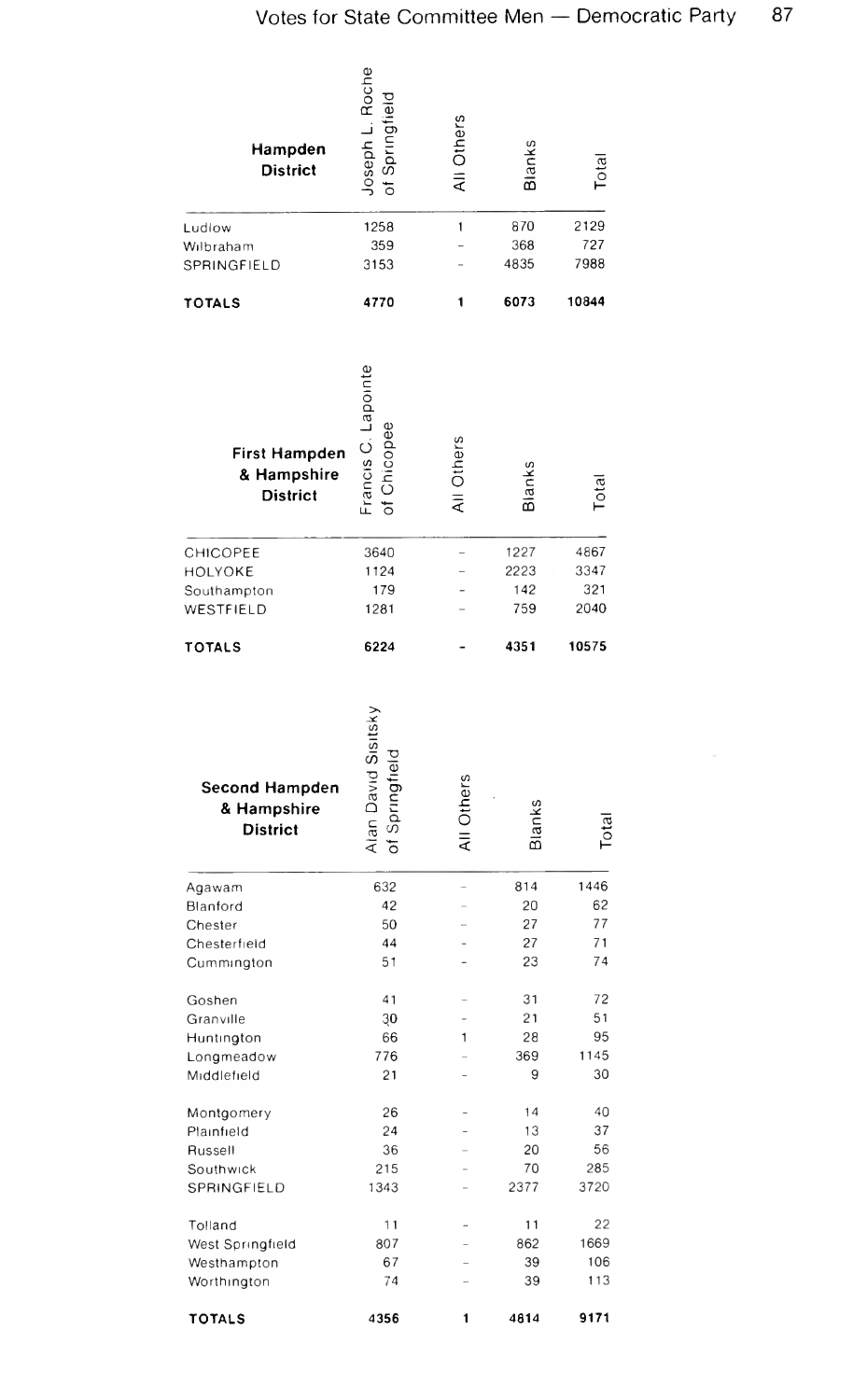| <b>First Middlesex</b><br><b>District</b>             | Edward J. Kennedy, Jr.<br>of Lowell | George F. Woods, Jr<br>of Dracut | All Others                        | Blanks                              | Total                             |
|-------------------------------------------------------|-------------------------------------|----------------------------------|-----------------------------------|-------------------------------------|-----------------------------------|
| Dracut<br>Dunstable<br>Groton<br>LOWELL<br>Pepperell  | 1016<br>101<br>322<br>6321<br>433   | 1434<br>30<br>121<br>1609<br>149 | 1                                 | 175<br>24<br>159<br>892<br>126      | 2625<br>155<br>602<br>8822<br>709 |
| Shirley<br>Tyngsborough<br>Westford                   | 257<br>289<br>858                   | 77<br>132<br>354                 | 3                                 | 38<br>55<br>301                     | 372<br>476<br>1516                |
| <b>TOTALS</b>                                         | 9597                                | 3906                             | 4                                 | 1770                                | 15277                             |
| <b>Second Middlesex</b><br><b>District</b>            | Vincent J. Piro<br>of Somerville    | All Others                       | Blanks                            | Total                               |                                   |
| MEDFORD<br>SOMERVILLE                                 | 2913<br>4652                        | $\overline{c}$<br>5              | 4872<br>5820                      | 7787<br>10477                       |                                   |
| <b>TOTALS</b>                                         | 7565                                | 7                                | 10692                             | 18264                               |                                   |
|                                                       |                                     |                                  |                                   |                                     |                                   |
| <b>Third Middlesex</b><br><b>District</b>             | John A Brennan, Jr<br>of Malden     | All Others                       | Blanks                            | Total                               |                                   |
| MALDEN<br>MELROSE<br>Reading<br>Stoneham<br>Wakefield | 4342<br>1798<br>648<br>1639<br>2278 | 1                                | 2392<br>1468<br>327<br>756<br>845 | 6734<br>3266<br>975<br>2395<br>3124 |                                   |
| <b>TOTALS</b>                                         | 10705                               | 1                                | 5788                              | 16494                               |                                   |
| <b>Fourth Middlesex</b><br><b>District</b>            | John J. Bilafer<br>of Arlington     | All Others                       | Blanks                            | Total                               |                                   |
| Arlington<br>Lexington<br>Winchester<br>WOBURN        | 6094<br>2122<br>1369<br>1721        | 1<br>1<br>1                      | 2976<br>3590<br>2034<br>2830      | 9071<br>5713<br>3404<br>4551        |                                   |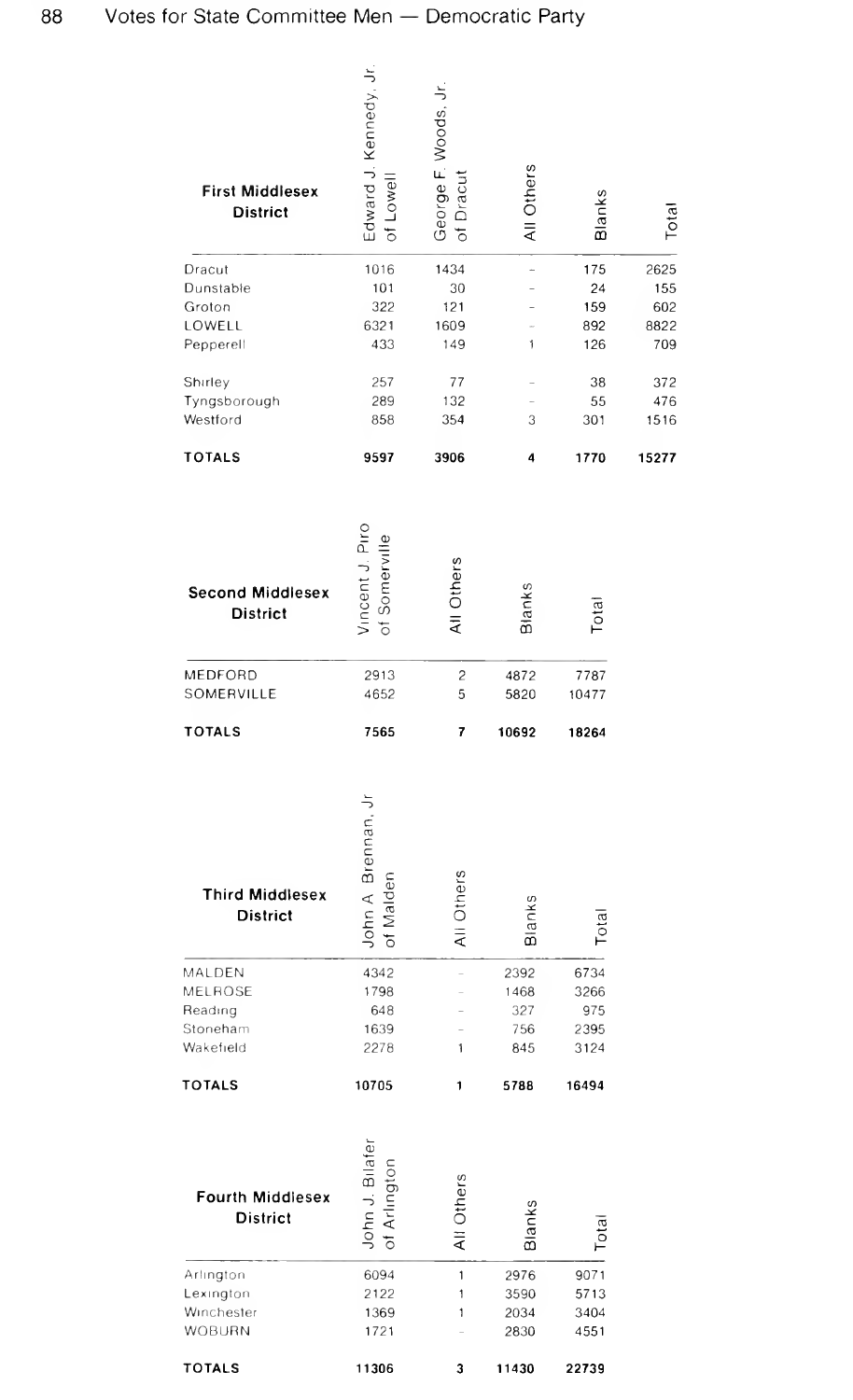| <b>Fifth Middlesex</b><br><b>District</b>                  | Michael T. Cunningham<br>of Burlington | Thomas J. Larkın<br>of Bedford    | All Others                        | Blanks                          | Total                              |                                    |
|------------------------------------------------------------|----------------------------------------|-----------------------------------|-----------------------------------|---------------------------------|------------------------------------|------------------------------------|
| Bedford<br>Burlington<br>Carlisle<br>Chelmsford<br>Lincoln | 152<br>1519<br>116<br>1213<br>232      | 1018<br>299<br>313<br>1140<br>351 | k,<br>Ļ                           | 365<br>698<br>210<br>808<br>407 | 1535<br>2516<br>639<br>3161<br>990 |                                    |
| WALTHAM<br>Weston                                          | 1552<br>395                            | 1400<br>418                       |                                   | 2361<br>473                     | 5313<br>1286                       |                                    |
| <b>TOTALS</b>                                              | 5179                                   | 4939                              |                                   | 5322                            | 15440                              |                                    |
| <b>First Middlesex</b><br>& Norfolk<br><b>District</b>     | John F. DelPrete<br>of Framingham      | David P. Honen<br>of Framingham   | John D. Vozzella<br>of Framingham | All Others                      | Blanks                             | Total                              |
| Ashland<br>Framingham<br>Franklin<br>Holliston<br>Medway   | 498<br>5399<br>188<br>546<br>205       | 175<br>1435<br>88<br>246<br>71    | 66<br>424<br>977<br>172<br>370    | 3                               | 201<br>1484<br>162<br>350<br>169   | 940<br>8742<br>1415<br>1317<br>815 |
| Natick                                                     | 1531                                   | 677                               | 321                               |                                 | 2159                               | 4688                               |
| <b>TOTALS</b>                                              | 8367                                   | 2692                              | 2330                              | 3                               | 4525                               | 17917                              |
| <b>Second Middlesex</b><br>& Norfolk<br><b>District</b>    | John A. Businger<br>of Brookline       | Bill Schmidt<br>of Newton         | All Others                        | Blanks                          | Total                              |                                    |
| Brookline<br>NEWTON                                        | 5357<br>4693                           | 1169<br>4309                      |                                   | 2648<br>5393                    | 9174<br>14395                      |                                    |
| <b>TOTALS</b>                                              | 10050                                  | 5478                              |                                   | 8041                            | 23569                              |                                    |
|                                                            |                                        |                                   |                                   |                                 |                                    |                                    |

 $\sim$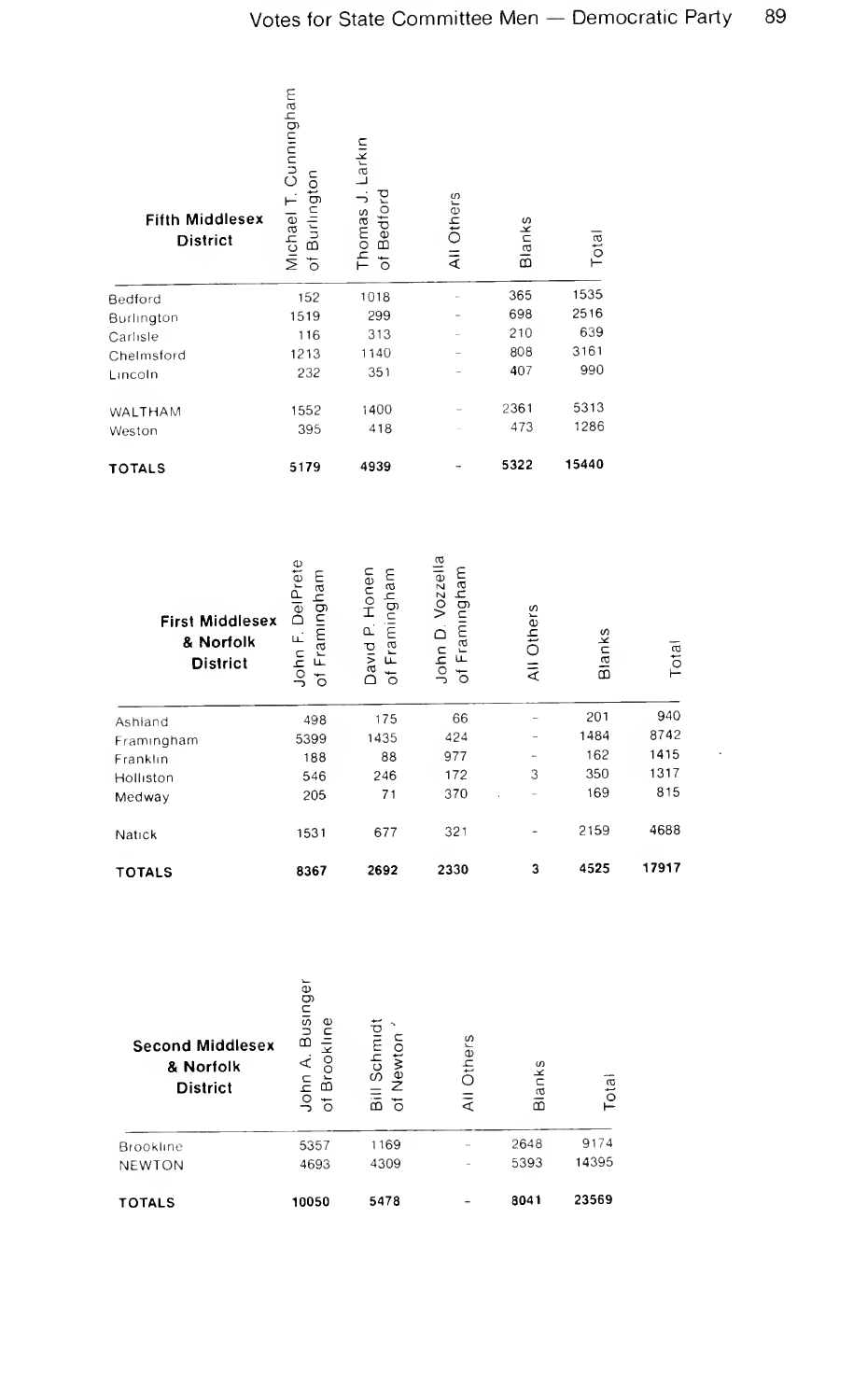| Middlesex &<br>Suffolk<br><b>District</b>                | Charles F. Flaherty, Jr.<br>of Cambridge | All Others                        | Blanks                          |                                   |                           |                              |
|----------------------------------------------------------|------------------------------------------|-----------------------------------|---------------------------------|-----------------------------------|---------------------------|------------------------------|
|                                                          |                                          |                                   |                                 | Total                             |                           |                              |
| Belmont<br><b>BOSTON</b><br>CAMBRIDGE<br>Watertown       | 2430<br>2603<br>3384<br>2650             | $\overline{a}$<br>i,              | 2261<br>4550<br>3146<br>2182    | 4691<br>7153<br>6530<br>4832      |                           |                              |
| <b>TOTALS</b>                                            | 11067                                    |                                   | 12139                           | 23206                             |                           |                              |
| Middlesex &<br>Worcester<br><b>District</b>              | Chester G. Atkins<br>of Concord          | All Others                        | Blanks                          | Total                             |                           |                              |
| Acton<br>Ayer<br>Berlin<br>Boxborough<br>Concord         | 1658<br>376<br>159<br>202<br>1939        | $\overline{a}$<br>i.<br>1         | 501<br>119<br>52<br>82<br>637   | 2159<br>495<br>212<br>284<br>2576 |                           |                              |
| Harvard<br>Hudson<br>Littleton<br>MARLBOROUGH<br>Maynard | 449<br>914<br>541<br>1975<br>675         |                                   | 146<br>302<br>193<br>758<br>247 | 595<br>1216<br>734<br>2733<br>922 |                           |                              |
| Stow<br>Sudbury<br>Wayland                               | 433<br>1188<br>1353                      |                                   | 175<br>654<br>609               | 608<br>1842<br>1962               |                           |                              |
| <b>TOTALS</b>                                            | 11862                                    | 1                                 | 4475                            | 16338                             |                           |                              |
| Norfolk<br><b>District</b>                               | Robert E. Gibbons<br>of Quincy           | Carl R. Johnson<br>Braintree<br>৳ | Ronald Mariano<br>of Quincy     | All Others                        | Blanks                    | Total                        |
| Avon<br>Braintree<br>Holbrook<br>QUINCY                  | 218<br>537<br>176<br>5492                | 289<br>3774<br>753<br>1331        | 107<br>377<br>120<br>2236       | ÷                                 | 151<br>572<br>271<br>2030 | 765<br>5260<br>1320<br>11089 |
| <b>TOTALS</b>                                            | 6423                                     | 6147                              | 2840                            |                                   | 3024                      | 18434                        |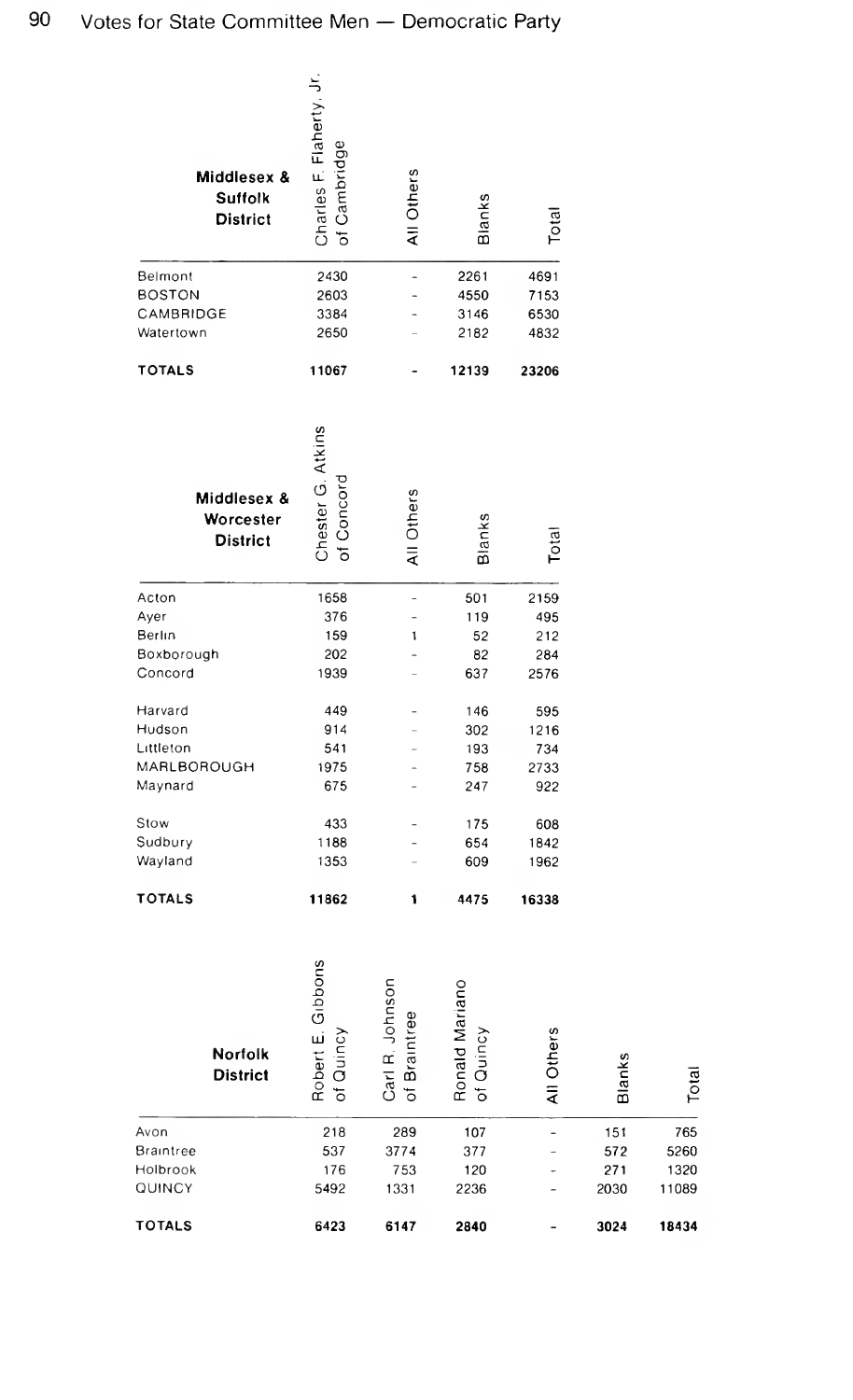| Norfolk, Bristol<br>& Middlesex<br><b>District</b> | Arthur M. Tiernan, Jr<br>of Needham                  | Paul S. Davis<br>of Wellesley       | All Others         | <b>Blanks</b>              | Total              |
|----------------------------------------------------|------------------------------------------------------|-------------------------------------|--------------------|----------------------------|--------------------|
| Dover                                              | 202                                                  | 166                                 |                    | 136                        | 504                |
| Foxborough                                         | 670                                                  | 498                                 |                    | 278                        | 1446               |
| Mansfield<br>Medfield                              | 444<br>549                                           | 381<br>377                          |                    | 186                        | 1011               |
| Millis                                             | 280                                                  | 357                                 |                    | 227<br>142                 | 1153<br>779        |
| Needham                                            | 2556                                                 | 778                                 |                    | 651                        | 3985               |
| Norfolk                                            | 237                                                  | 159                                 |                    | 112                        | 508                |
| North Attleborough                                 | 425                                                  | 385                                 |                    | 178                        | 988                |
| Plainville<br>Sherborn                             | 216<br>151                                           | 127<br>206                          |                    | 90<br>178                  | 433<br>535         |
| Wellesley<br>Wrentham                              | 527<br>316                                           | 2223<br>171                         |                    | 728<br>151                 | 3478<br>638        |
| <b>TOTALS</b>                                      | 6573                                                 | 5828                                |                    | 3057                       | 15458              |
| Norfolk &<br>Plymouth<br>District                  | John F. Delehanty<br>of Weymouth                     | All Others                          | Blanks             | Total                      |                    |
| Cohasset                                           | 539                                                  |                                     | 353                | 892                        |                    |
| Duxbury                                            | 766                                                  |                                     | 542                | 1308                       |                    |
| Hingham<br>Hull                                    | 1550<br>623                                          |                                     | 981                | 2531                       |                    |
| Marshfield                                         | 1701                                                 |                                     | 377<br>939         | 1000<br>2640               |                    |
| Scituate                                           | 1353                                                 |                                     | 793                | 2146                       |                    |
| Weymouth                                           | 4721                                                 | 1                                   | 1917               | 6639                       |                    |
| <b>TOTALS</b>                                      | 11253                                                | 1                                   | 5902               | 17156                      |                    |
| Norfolk &<br>Suffolk<br>District                   | lard N Driscol<br>conte:<br>$\overline{c}$<br>5<br>Œ | eph F. Timilty<br>anton<br>Jos<br>ㅎ | thers<br>$\bar{4}$ | iks<br>$\overline{a}$<br>m | $\overline{\circ}$ |
| <b>BOSTON</b>                                      | 1051                                                 | 3659                                |                    | 2063                       | 6773               |
| Canton<br>Norwood                                  | 1660<br>1246                                         | 1381<br>2362                        | 1                  | 134                        | 3175               |
| Sharon                                             | 570                                                  | 1742                                |                    | 387<br>283                 | 3996<br>2595       |
| Stoughton                                          | 989                                                  | 1812                                |                    | 646                        | 3447               |
| <b>TOTALS</b>                                      | 5516                                                 | 10956                               |                    | 3513                       | 19986              |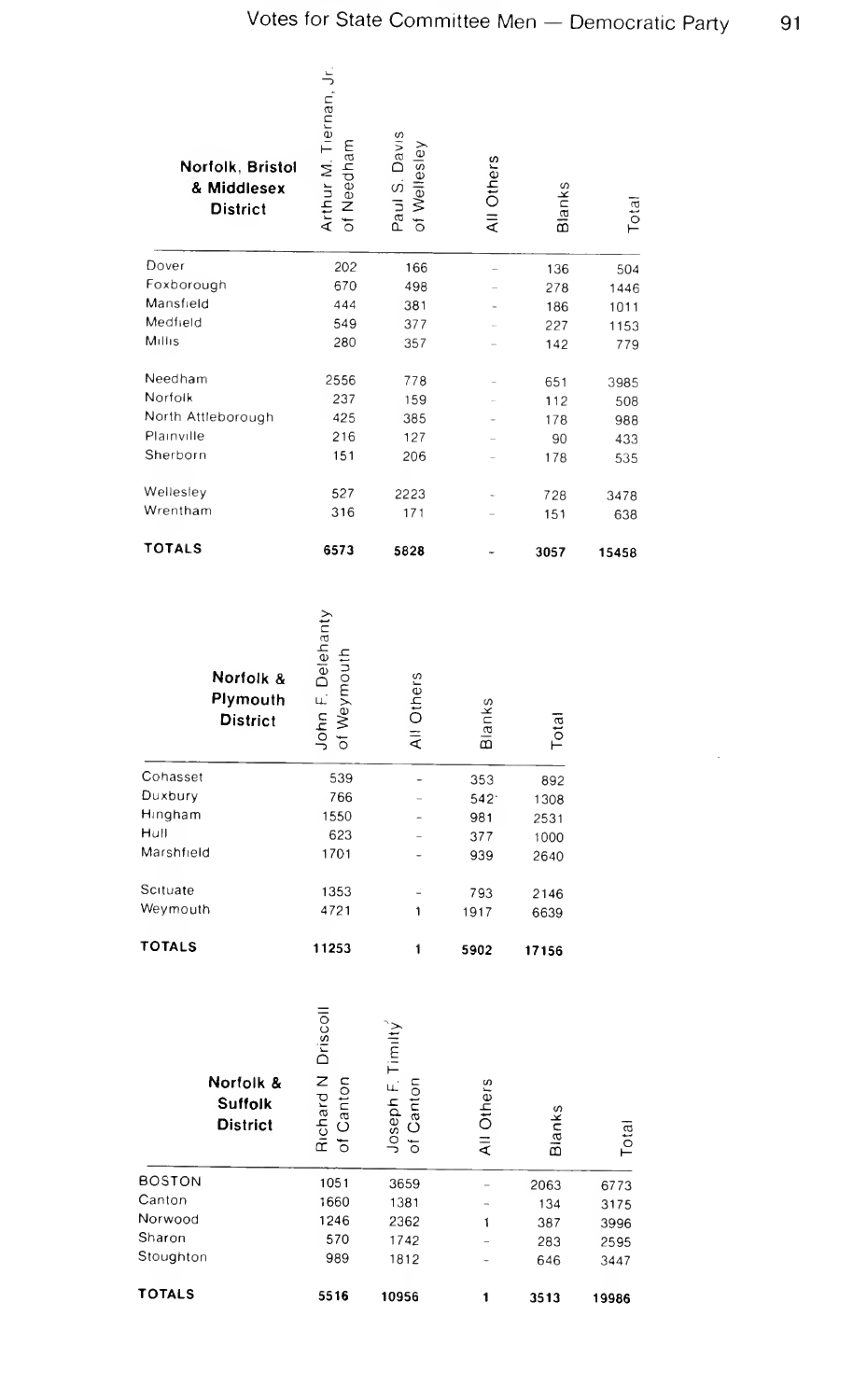| <b>First Plymouth</b><br><b>District</b>                      | asso<br>oseph P.J                | I Others     |                                  | ota                                  |
|---------------------------------------------------------------|----------------------------------|--------------|----------------------------------|--------------------------------------|
| Abington<br><b>BROCKTON</b><br>Hanover<br>Norwell<br>Rockland | 996<br>6214<br>823<br>459<br>940 |              | 552<br>3216<br>534<br>600<br>508 | 1548<br>9430<br>1357<br>1059<br>1448 |
| <b>TOTALS</b>                                                 | 9432                             |              | 5410                             | 14842                                |
| <b>Second Plymouth</b><br><b>District</b>                     | ot Middleboroug<br>Gary D. J     |              | œ                                | $\overline{\text{at}}$               |
| Bridgewater                                                   | 884                              | j.           | 582                              | 1466                                 |
| Carver                                                        | 553                              | 1            | 294                              | 848                                  |
| East Bridgewater                                              | 358                              |              | 341                              | 699                                  |
| Halifax<br>Hanson                                             | 325<br>405                       |              | 181<br>282                       | 506<br>687                           |
| Kingston                                                      | 436                              |              | 260                              | 696                                  |
| Lakeville                                                     | 300                              |              | 147                              | 447                                  |
| Middleborough                                                 | 939                              | 1            | 380                              | 1320                                 |
| Pembroke<br>Plymouth                                          | 811<br>1413                      |              | 525<br>2441                      | 1336<br>3854                         |
| Plympton                                                      | 136                              |              | 48                               | 184                                  |
| Rochester                                                     | 142                              |              | 83                               | 225                                  |
| Wareham                                                       | 856                              |              | 417                              | 1273                                 |
| West Bridgewater<br>Whitman                                   | 382<br>771                       | $\mathbf{1}$ | 215<br>407                       | 597<br>1179                          |
| <b>TOTALS</b>                                                 | 8711                             | 3            | 6603                             | 15317                                |
| <b>First Suffolk</b><br><b>District</b>                       | Roger B.                         |              | lanks                            | Total                                |
| BOSTON                                                        | 5690                             |              | 9881                             | 15571                                |
| <b>TOTALS</b>                                                 | 5690                             |              | 9881                             | 15571                                |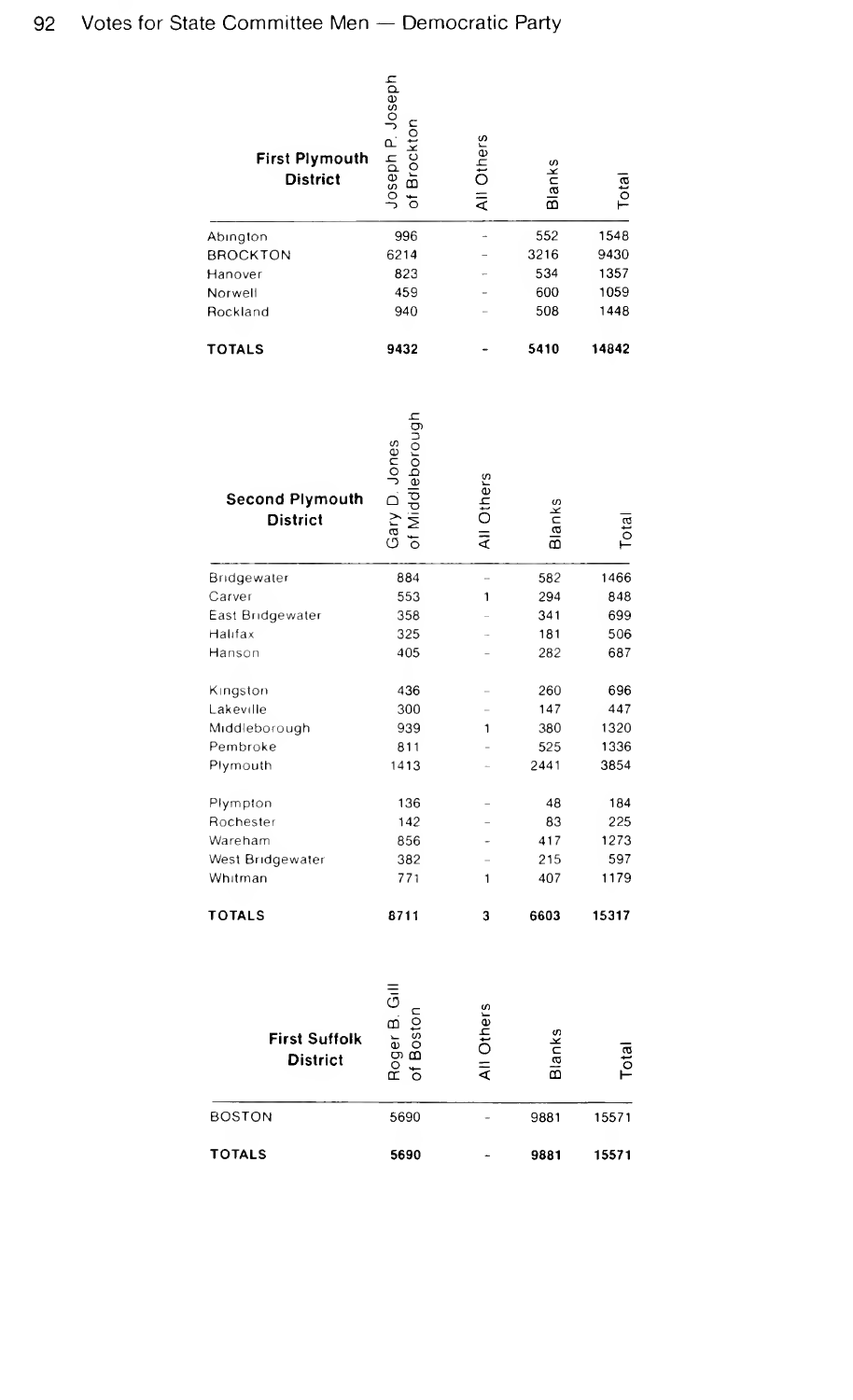| <b>Second Suffolk</b><br><b>District</b>                | Bruce Carlton Bolling<br>of Boston | All Others                              | Blanks                              | Total               |                                  |                                      |
|---------------------------------------------------------|------------------------------------|-----------------------------------------|-------------------------------------|---------------------|----------------------------------|--------------------------------------|
| <b>BOSTON</b>                                           | 6314                               | 51                                      | 6513                                | 12878               |                                  |                                      |
| <b>TOTALS</b>                                           | 6314                               | 51                                      | 6513                                | 12878               |                                  |                                      |
| Suffolk, Essex<br>& Middlesex<br><b>District</b>        | Jeffrey S. Blonder<br>of Chelsea   | John R. Cronin, Jr.<br>of Revere        | Francis D. Doris<br>of Revere       | All Others          | Blanks                           | Total                                |
| <b>BOSTON</b><br>CHELSEA<br>EVERETT<br>REVERE<br>Saugus | 134<br>818<br>212<br>187<br>129    | 291<br>280<br>485<br>855<br>355         | 1326<br>1491<br>2228<br>3416<br>973 | 1                   | 779<br>435<br>1166<br>614<br>260 | 2530<br>3024<br>4091<br>5073<br>1717 |
| <b>TOTALS</b>                                           | 1480                               | 2266                                    | 9434                                | 1                   | 3254                             | 16435                                |
| Suffolk &<br>Middlesex<br><b>District</b>               | David E Sullivan<br>of Cambridge   | Albert T. Darling, Jr.,<br>of Cambridge | All Others                          | Blanks              | Total                            |                                      |
| <b>BOSTON</b><br>CAMBRIDGE<br>Winthrop                  | 2177<br>6899<br>1383               | 1179<br>371<br>314                      |                                     | 3467<br>2790<br>867 | 6823<br>12060<br>2564            |                                      |
| <b>TOTALS</b>                                           | 10459                              | 3864                                    |                                     | 7124                | 21447                            |                                      |

 $\sim$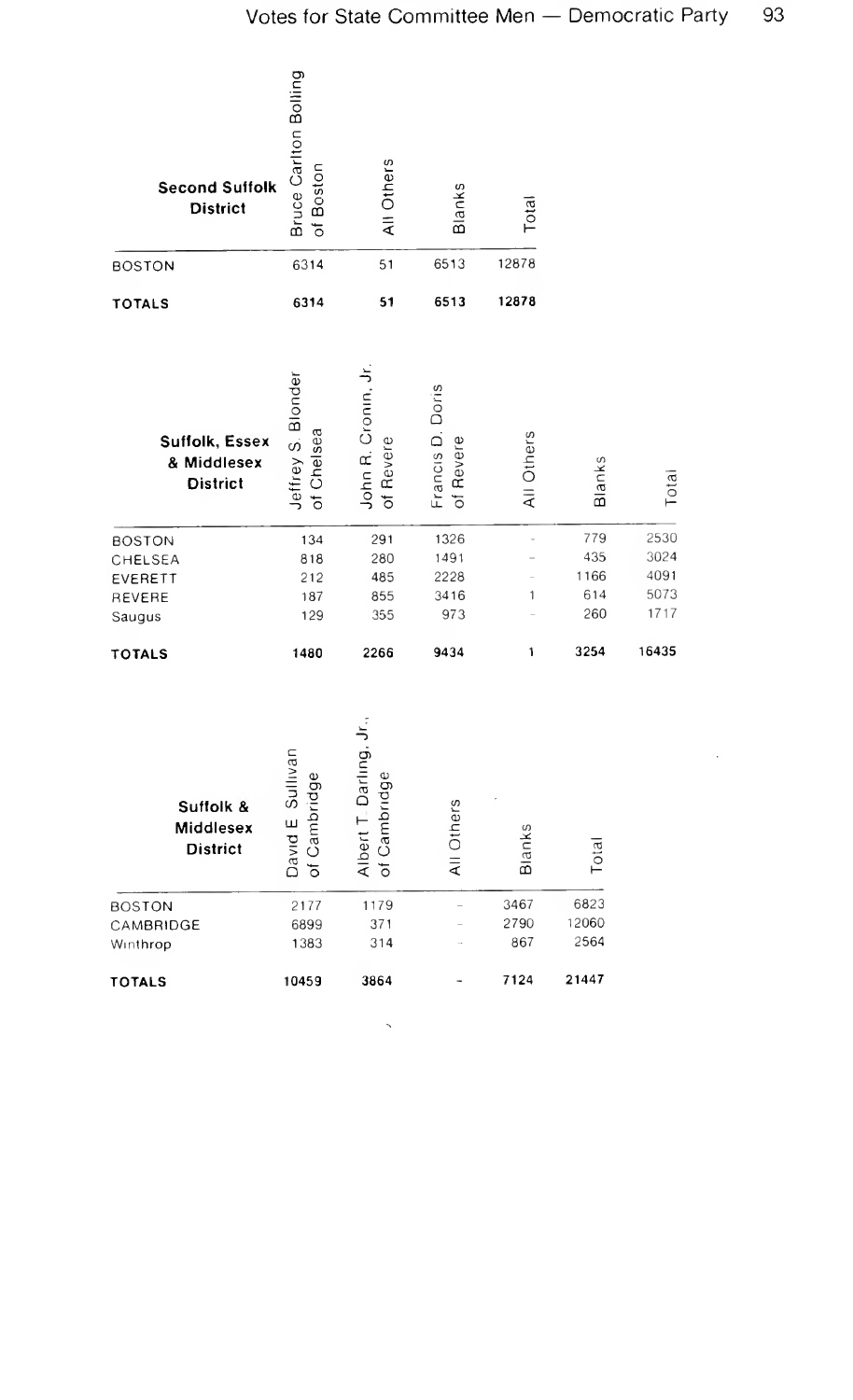| <b>First Suffolk</b><br>& Norfolk<br><b>District</b>  | Robert L. Crawley<br>of Boston   | Richard G. Wakem<br>of Boston  | All Others                  | Blanks                       | Total                         |             |              |
|-------------------------------------------------------|----------------------------------|--------------------------------|-----------------------------|------------------------------|-------------------------------|-------------|--------------|
| <b>BOSTON</b><br>Dedham<br>Walpole<br>Westwood        | 4619<br>2400<br>1305<br>878      | 1293<br>564<br>387<br>241      | ÷,<br>L                     | 6788<br>996<br>673<br>688    | 12700<br>3960<br>2365<br>1807 |             |              |
| <b>TOTALS</b>                                         | 9202                             | 2485                           |                             | 9145                         | 20832                         |             |              |
| <b>Second Suffolk</b><br>& Norfolk<br><b>District</b> | Lawrence S. Dicara<br>of Boston  | John M. Comerford<br>of Boston | Michael Gelber<br>of Boston | James C. Murphy<br>of Boston | All Others                    | Blanks      | Total        |
| <b>BOSTON</b><br>Milton                               | 4500<br>2955                     | 506<br>197                     | 240<br>189                  | 894<br>826                   | ÷,<br>4                       | 3255<br>628 | 9395<br>4799 |
| Randolph                                              | 2505                             | 206                            | 433                         | 718                          |                               | 689         | 4551         |
| <b>TOTALS</b>                                         | 9960                             | 909                            | 862                         | 2438                         | 4                             | 4572        | 18745        |
| Worcester<br><b>District</b>                          | Paul M. Pezzella<br>of Worcester | All Others                     | <b>Blanks</b>               | Total                        |                               |             |              |
| Boylston                                              | 203                              |                                | 104                         | 307                          |                               |             |              |
| Clinton<br>Shrewsbury                                 | 775<br>1351                      |                                | 513<br>703                  | 1288<br>2054                 |                               |             |              |
| West Bolyston                                         | 326                              |                                | 172                         | 498                          |                               |             |              |
| WORCESTER                                             | 5376                             | 3                              | 3882                        | 9261                         |                               |             |              |
| <b>TOTALS</b>                                         | 8031                             | 3                              | 5374                        | 13408                        |                               |             |              |

 $\mathcal{L}^{\mathcal{L}}$  , where  $\mathcal{L}^{\mathcal{L}}$  and  $\mathcal{L}^{\mathcal{L}}$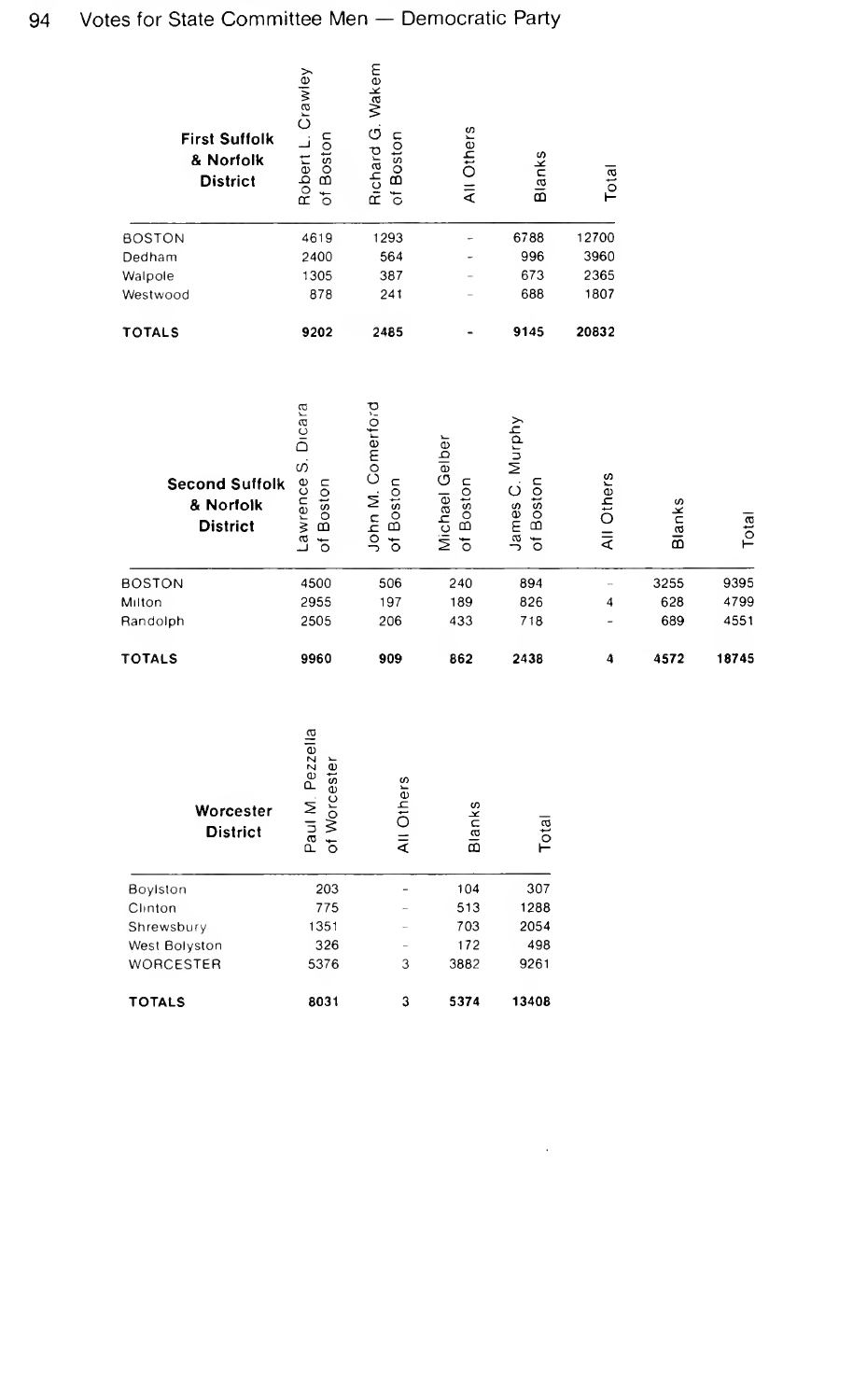| Worcester, Franklin<br>Hampden &<br>Hampshire<br><b>District</b> | Spencer<br>Raiph I<br>đ | ₹     | lanks<br>ត               | <b>Total</b> |
|------------------------------------------------------------------|-------------------------|-------|--------------------------|--------------|
| Athol                                                            | 14                      | 453   | Ĭ.                       | 467          |
| Barre                                                            | 29                      | 381   | 14                       | 424          |
| Belchertown                                                      | ÷                       | 704   | $\frac{1}{2}$            | 704          |
| Bernardston                                                      |                         | 123   | $\overline{c}$           | 125          |
| Brimfield                                                        | $\overline{c}$          | 182   | 3                        | 187          |
| Brookfield                                                       | 15                      | 164   | 3                        | 182          |
| East Brookfield                                                  | 5                       | 186   | $\overline{a}$           | 191          |
| East Longmeadow                                                  | 1                       | 810   | ÷,                       | 811          |
| Erving                                                           | $\mathbf{1}$            | 99    | 1                        | 101          |
| Gill                                                             | ä,                      | 142   | 1                        | 143          |
| Hampden                                                          | 11                      | 257   | 7                        | 275          |
| Hardwick                                                         | i,                      | L,    | $\overline{a}$           |              |
| Holland                                                          | 9                       | 103   | $\overline{a}$           | 114          |
| Hubbardston                                                      | 13                      | 167   | 6                        | 186          |
| Monson                                                           | $\overline{a}$          |       | $\overline{a}$           |              |
| New Braintree                                                    | 7                       | 71    | 5                        | 83           |
| New Salem                                                        | 15                      | 75    | 2                        | 92           |
| North Brookfield                                                 | 20                      | 326   | 9                        | 355          |
| Northfield                                                       |                         | 189   | 4                        | 193          |
| Oakham                                                           | 24                      | 110   | 4                        | 138          |
| Orange                                                           | 3                       | 349   | 17                       | 369          |
| Palmer                                                           | 64                      | 900   | 2                        | 966          |
| Paxton                                                           | 10                      | 321   | 8                        | 339          |
| Petersham                                                        | 14                      | 137   | 5                        | 156          |
| Phillipston                                                      |                         | 51    | ÷,                       | 51           |
| Royalston                                                        | $\overline{c}$          | 102   | 3                        | 107          |
| Rutland                                                          | 9                       | 337   | L.                       | 346          |
| Spencer                                                          | 371                     | 385   | 2                        | 758          |
| Sturbridge                                                       | 5                       | 485   | $\overline{\phantom{0}}$ | 490          |
| Templeton                                                        | 6                       | 458   | 16                       | 480          |
| Wales                                                            | 9                       | 82    | 3                        | 94           |
| Ware                                                             | $\overline{c}$          | 806   | 4                        | 812          |
| Warren                                                           | 15                      | 311   | 8                        | 334          |
| Warwick                                                          | ÷,                      | 96    | $\overline{c}$           | 98           |
| Wendell                                                          | 3                       | 122   | 4                        | 129          |
| West Brookfield                                                  | 11                      | 222   | 7                        | 240          |
| Winchendon                                                       | 9                       | 423   |                          | 432          |
| <b>TOTALS</b>                                                    | 699                     | 10129 | 144                      | 10972        |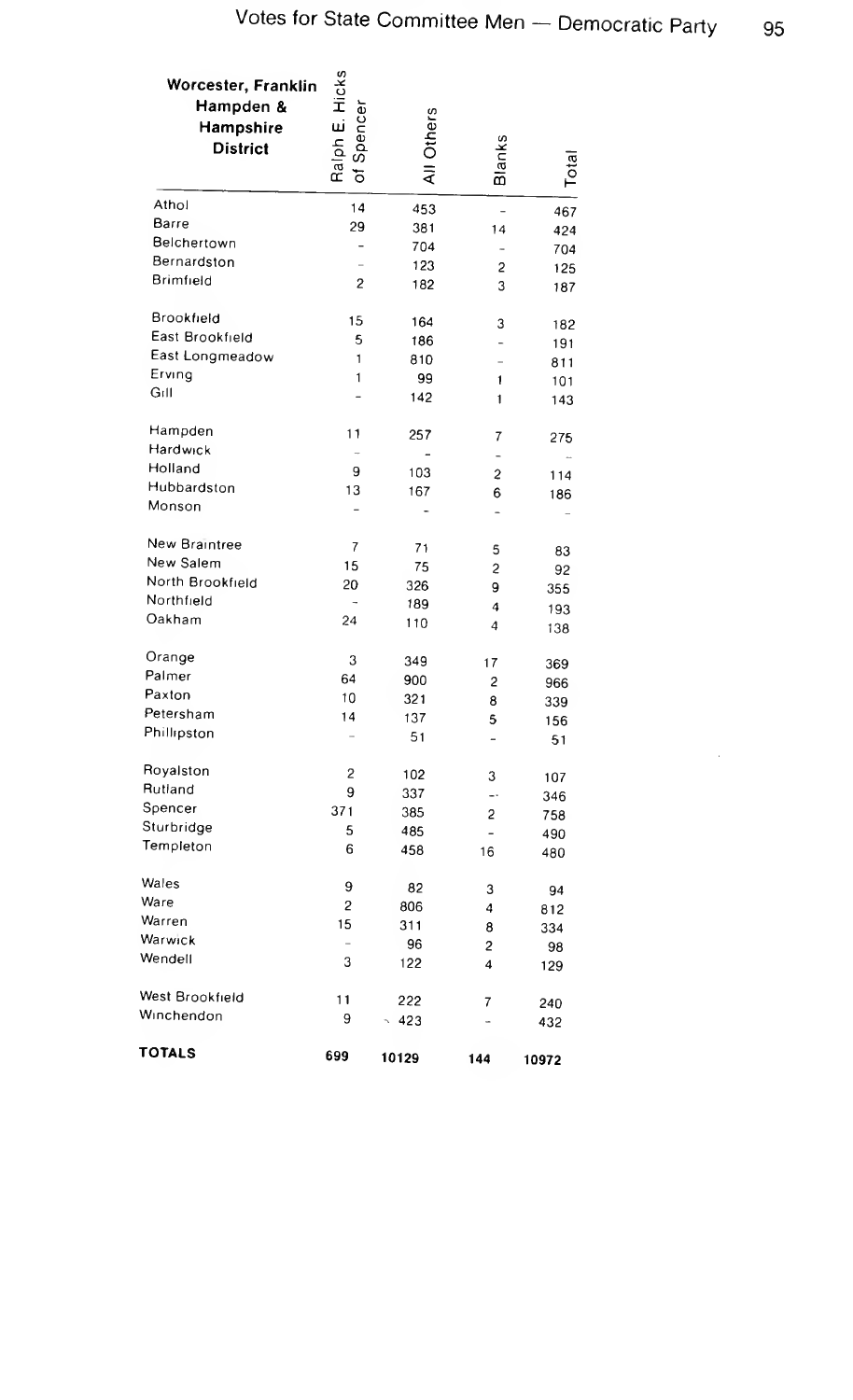## <sup>96</sup> Votes for State Committee Men — Democratic Party

| <b>First Worcester</b><br>& Middlesex<br><b>District</b>  | Leonard S. Gabrila<br>of Leicester  | Oran David Matson<br>of Millbury | Arthur J. Moore<br>of Millbury | Thomas M. Query<br>of Worcester      | Ernest W. Ramsey<br>of Upton       | Anthony J. Vigliotti<br>of Worcester | All Others               | Blanks | Total |
|-----------------------------------------------------------|-------------------------------------|----------------------------------|--------------------------------|--------------------------------------|------------------------------------|--------------------------------------|--------------------------|--------|-------|
| Grafton                                                   | 61                                  | 127                              | 187                            | 59                                   | 137                                | 200                                  | $\overline{\phantom{m}}$ | 200    | 971   |
| Hopedale                                                  | 29                                  | 7                                | 48                             | 5                                    | 170                                | 83                                   | $\frac{1}{2}$            | 114    | 456   |
| Hopkinton                                                 | 26                                  | 32                               | 66                             | 39                                   | 282                                | 64                                   |                          | 217    | 726   |
| Leicester                                                 | 707                                 | 34                               | 36                             | 45                                   | 10                                 | 130                                  |                          | 84     | 1046  |
| Millbury                                                  | 43                                  | 651                              | 214                            | 25                                   | 13                                 | 104                                  |                          | 99     | 1149  |
| Northborough                                              | 75                                  | 65                               | 119                            | 97                                   | 91                                 | 232                                  | L.                       | 324    | 1003  |
| Southborough                                              | 48                                  | 39                               | 83                             | 59                                   | 97                                 | 128                                  |                          | 231    | 685   |
| Upton                                                     | $\overline{7}$                      | 8                                | 17                             | 3                                    | 288                                | 19                                   |                          | 52     | 394   |
| Westborough                                               | 59                                  | 69                               | 129                            | 93                                   | 236                                | 280                                  | L,                       | 354    | 1220  |
| WORCESTER                                                 | 739                                 | 200                              | 472                            | 1399                                 | 101                                | 1119                                 | L,                       | 1811   | 5841  |
| <b>TOTALS</b>                                             | 1794                                | 1232                             | 1371                           | 1824                                 | 1425                               | 2359                                 |                          | 3486   | 13491 |
| <b>Second Worcester</b><br>& Middlesex<br><b>District</b> | Jeffrey J. Burgoyne<br>of Lancaster | James F. Connors<br>of Fitchburg | Patrick A. Fox<br>of Sterling  | Richard J. Girouard<br>of Leominster | Courtland G. Hubbell<br>of Gardner | All Others                           | Blanks                   | Total  |       |
| Ashburnham                                                | 83                                  | 78                               | 18                             | 33                                   | 126                                | $\overline{a}$                       | 59                       | 397    |       |
| Ashby                                                     | 33                                  | 56                               | 13                             | 22                                   | 11                                 |                                      | 55                       | 190    |       |
| Bolton                                                    | 237                                 | 17                               | 53                             | 10                                   | 5                                  |                                      | 153                      | 475    |       |
| FITCHBURG                                                 | 271                                 | 1599                             | 69                             | 502                                  | 89                                 |                                      | 422                      | 2952   |       |
| GARDNER                                                   | 152                                 | 191                              | 77                             | 232                                  | 1079                               |                                      | 314                      | 2045   |       |
| Holden                                                    | 84                                  | 111                              | 372                            | 42                                   | 36                                 | L,                                   | 481                      | 1126   |       |
| Lancaster                                                 | 279                                 | 12                               | 21                             | 18                                   | $\overline{7}$                     |                                      | 51                       | 388    |       |
| LEOMINSTER                                                | 262                                 | 273                              | 65                             | 1558                                 | 60                                 |                                      | 274                      | 2492   |       |
| Lunenburg                                                 | 102                                 | 153                              | 29                             | 140                                  | 35                                 |                                      | 128                      | 587    |       |
| Princeton                                                 | 22                                  | 26                               | 93                             | 14                                   | 12                                 |                                      | 69                       | 236    |       |
| Sterling                                                  | 27                                  | 4                                | 325                            | 16                                   | $\mathbf{1}$                       |                                      | 38                       | 411    |       |
| Townsend                                                  | 71                                  | 164                              | 44                             | 74                                   | 15                                 |                                      | 137                      | 505    |       |
| Westminster                                               | 54                                  | 127                              | 36                             | 62                                   | 146                                |                                      | 96                       | 521    |       |
| <b>TOTALS</b>                                             | 1677                                | 2811                             | 1215                           | 2723                                 | 1622                               | Ĭ.                                   | 2277                     | 12325  |       |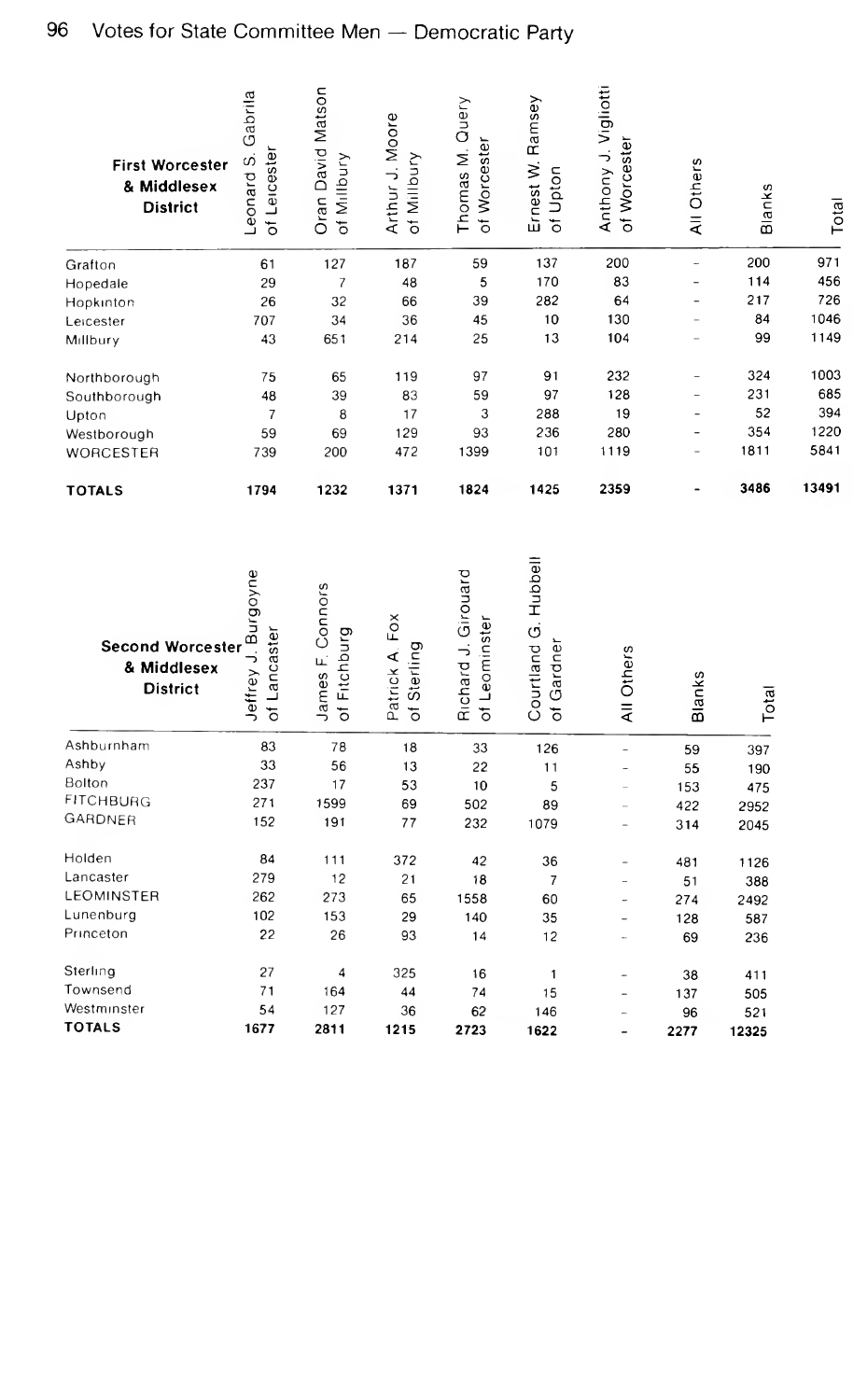| Worcester &<br>Norfolk<br><b>District</b> | Louis P. Bertonazzi<br>of Milford | All Others     | Blanks | Total |
|-------------------------------------------|-----------------------------------|----------------|--------|-------|
| Auburn                                    | 1067                              |                | 437    | 1513  |
| Bellingham                                | 927                               |                | 261    | 1188  |
| Blackstone                                | 465                               |                | 140    | 605   |
| Charlton                                  | 302                               |                | 117    | 419   |
| Douglas                                   | 211                               |                | 82     | 293   |
| Dudley                                    | 475                               |                | 172    | 647   |
| Mendon                                    | 164                               |                | 32     | 196   |
| Milford                                   | 1424                              |                | 396    | 1820  |
| Millville                                 | 225                               |                | 45     | 270   |
| Northbridge                               | 429                               |                | 344    | 773   |
| Oxford                                    | 387                               | 3              | 472    | 862   |
| Southbridge                               | 916                               | $\overline{c}$ | 848    | 1766  |
| Sutton                                    | 263                               |                | 141    | 404   |
| Uxbridge                                  | 647                               |                | 173    | 820   |
| Webster                                   | 1037                              |                | 386    | 1423  |
| <b>TOTALS</b>                             | 8948                              | 5              | 4046   | 12999 |

 $\tilde{\phantom{a}}$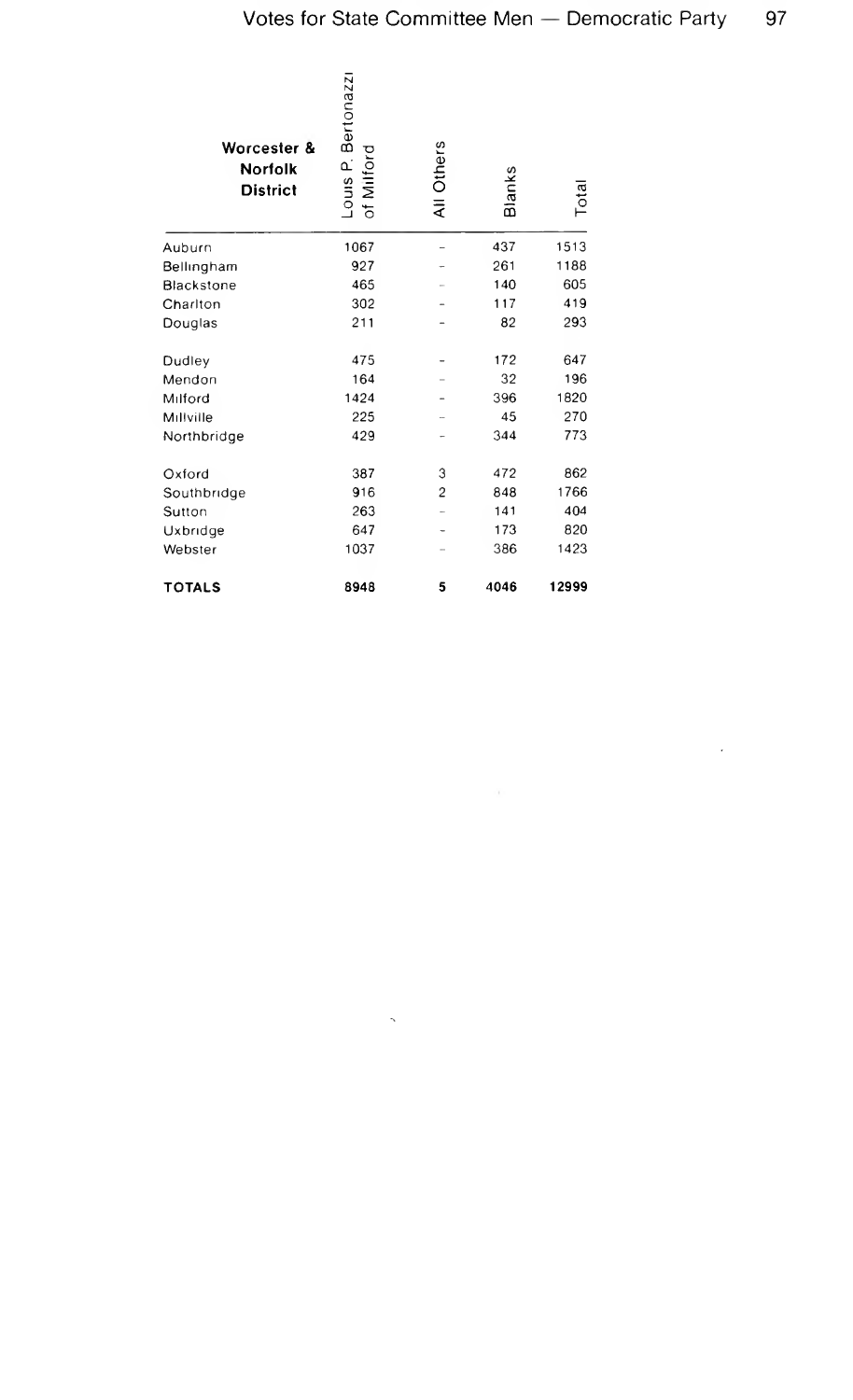## 98 VOTES FOR STATE COMMITTEE WOMAN DEMOCRATIC

| <b>Berkshire</b><br><b>District</b> | D'Brien<br>tsfield<br>Mary K.<br>i<br>D | <b>Dithers</b> | lanks    | <b>Tota</b> |
|-------------------------------------|-----------------------------------------|----------------|----------|-------------|
| Adams                               | 536                                     | $\mathbf{1}$   | 265      | 802         |
| Alford                              | 18                                      | $\overline{a}$ | 9        | 27          |
| Becket                              | 46                                      |                | 28       | 74          |
| Cheshire                            | 137                                     |                | 55       | 192         |
| Clarksburg                          | 55                                      |                | 25       | 80          |
| Dalton                              | 320                                     |                | 117      | 437         |
| Egremont                            | 44                                      |                | 19       | 63          |
| Florida                             | 13                                      |                | 8        | 21          |
| Great Barrington                    | 209                                     |                | 311      | 520<br>29   |
| Hancock                             | 18                                      |                | 11       |             |
| Hinsdale                            | 99                                      |                | 23       | 122         |
| Lanesborough                        | 117                                     |                | 79       | 196         |
| Lee                                 | 170                                     |                | 243      | 413         |
| Lenox                               | 278                                     |                | 200      | 478         |
| Monterey                            | 81                                      |                | 43       | 124         |
| Mt Washington                       | $\overline{c}$                          |                | ÷        | 2           |
| New Ashford                         | 22                                      |                | 5        | 27          |
| New Marlborough                     | 46                                      |                | 23       | 69          |
| <b>NORTH ADAMS</b>                  | 729                                     | L.             | 464      | 1193        |
| Otis                                | 21                                      |                | 35       | 56          |
| Peru                                | 19                                      |                | 15       | 34          |
| PITTSFIELD                          | 2245                                    |                | 1698     | 3943<br>122 |
| Richmond                            | 88                                      |                | 34<br>17 | 49          |
| Sandisfield                         | 32<br>26                                |                | 8        | 34          |
| Savoy                               |                                         |                |          |             |
| Sheffield                           | 116                                     | 1              | 51       | 168         |
| Stockbridge                         | 206                                     |                | 102      | 308         |
| Tyringham                           | 34                                      | L.             | 12       | 46          |
| Washington                          | 37                                      |                | 17       | 54          |
| West Stockbridge                    | 86                                      |                | 49       | 135         |
| Williamstown                        | 650                                     |                | 288      | 938         |
| Windsor                             | 55                                      |                | 24       | 79          |
| <b>TOTALS</b>                       | 6555                                    | $\overline{a}$ | 4278     | 10835       |